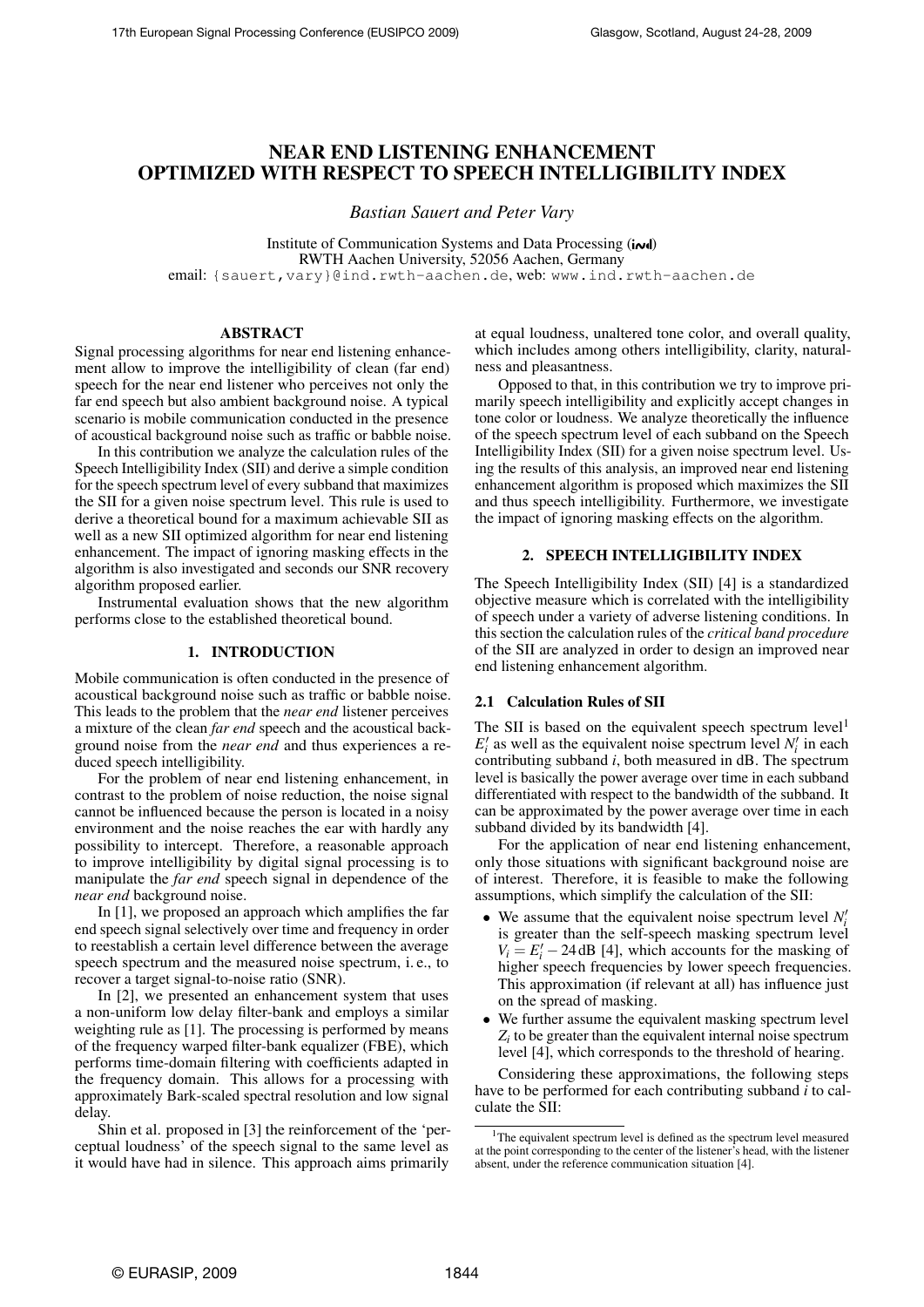1. Determine the slope per octave*C<sup>i</sup>* of the spread of masking caused by the background noise:

<span id="page-1-7"></span>
$$
C_i = -80\,\text{dB} + 0.6[N'_i + 10\log(h_i - l_i)]\tag{1}
$$

with  $h_i$  and  $l_i$  being the upper and lower limiting frequency of the *i*-th critical band.

2. Determine the equivalent disturbance spectrum level  $D_i$ , which is equal to the equivalent masking spectrum level *Z<sup>i</sup>* due to the assumption made above:

<span id="page-1-8"></span>
$$
D_i = Z_i = 10 \log \left\{ 10^{0.1 N'_i} + \sum_{\lambda=1}^{i-1} 10^{0.1 \left[ N'_\lambda + 3.32 C_\lambda \log\left(\frac{f_i}{h_\lambda}\right) \right]} \right\},\tag{2}
$$

where  $f_i$  is the center frequency of the  $i$ -th critical band. 3. Determine the speech level distortion factor  $L_i(E'_i)$ :

$$
L_i(E'_i) = \begin{cases} 1 & \text{if } E'_i \le U_i + 10 \, \text{dB} \\ 1 - \frac{E'_i - U_i - 10 \, \text{dB}}{160 \, \text{dB}} & \text{if } U_i + 10 \, \text{dB} < E'_i < U_i + 170 \, \text{dB} \\ 0 & \text{if } U_i + 170 \, \text{dB} \le E'_i \end{cases}
$$
\n(3)

which allows for the decrease in intelligibility caused by the distortion due to a high presentation level.  $U_i$  denotes the standard speech spectrum level at normal voice effort [\[4,](#page-4-3) Table 1], which has its maximum value of 34.75 dB in the second critical band with  $f_2 = 250$  Hz.

4. Determine the band audibility function  $A_i(E'_i)$ 

$$
A_i(E'_i) = L_i(E'_i) \cdot K_i(E'_i) \tag{4}
$$

using the auxiliary variable<sup>[2](#page-1-0)</sup>  $K_i(E'_i)$ 

$$
K_i(E'_i) = \begin{cases} 0 & \text{if } E'_i \le D_i - 15 \, \text{dB} \\ \frac{E'_i - D_i + 15 \, \text{dB}}{30 \, \text{dB}} & \text{if } D_i - 15 \, \text{dB} < E'_i \le D_i + 15 \, \text{dB} \\ 1 & \text{if } D_i + 15 \, \text{dB} < E'_i. \end{cases} \tag{5}
$$

The auxiliary variable  $K_i(E'_i)$  accounts for the loss of intelligibility due to the fact that the speech signal is masked, e.g., by noise, and the band audibility function  $A_i(E'_i)$ specifies the effective proportion of the speech dynamic range within the subband that contributes to speech intelligibility. Note, that the dependency of  $K_i(\hat{E}_i')$  on  $D_i$  is omitted for the sake of brevity.

Finally, the Speech Intelligibility Index *S* is calculated as

$$
S = \sum_{i=1}^{i_{\text{max}}} I_i \cdot A_i(E'_i) \tag{6}
$$

using the band importance function  $I_i$  [\[4,](#page-4-3) Table 1], which characterized the relative significance of the subband to speech intelligibility. Since

$$
\sum_{i=1}^{i_{\text{max}}} I_i = 1, \qquad (7)
$$

the SII can take values from zero to one. Communication systems with  $S \ge 0.75$  are considered to be good, those with  $S \leq 0.45$  poor.



<span id="page-1-5"></span><span id="page-1-3"></span>Figure [1](#page-1-1): Exemplary plot for case 1 as of Section [2.2.1;](#page-1-2)  $i = 8$ ,  $U_i = 25.01$  dB,  $D_i = 15$  dB.

#### 2.2 Interpretation

The band audibility function  $A_i(E'_i)$  as a function of  $E'_i$  is determined by two factors with diametrically opposed impact:

- The auxiliary variable  $K_i(E'_i)$  *increases* monotonically with increasing equivalent speech spectrum level  $E'_i$ .
- The level distortion factor  $L_i(E_i)$  *decreases* monotonically with increasing equivalent speech spectrum level  $E'_i$ .

Both functions of  $E_i'$  are piecewise linear as defined in [\(3\)](#page-1-3) and [\(5\)](#page-1-4). As a consequence, three cases exist depending on the equivalent disturbance spectrum level *D<sup>i</sup>* , which are discussed in the following:

- <span id="page-1-1"></span>1. The segment with increasing  $K_i(E_i)$  ends before the start of the segment with decreasing  $\hat{L}_i(E'_i)$ ,
- <span id="page-1-6"></span><span id="page-1-4"></span>2. the segments with increasing  $K_i(E_i)$  and with decreasing  $L_i(E'_i)$  overlap, and
- 3. the segment with increasing  $K_i(E'_i)$  starts after  $L_i(E'_i)$  has decreased completely. This case is not of practical interest since it occurs only for  $D_i > U_i + 185$  dB.

## <span id="page-1-2"></span>*2.2.1 Case 1:*  $D_i \le U_i - 5$  dB

An example for this case is sketched in Figure [1.](#page-1-5) With increasing equivalent speech spectrum level  $E'_{i}$ , the auxiliary variable  $K_i(E_i)$  reaches its maximum before the level distortion factor  $L_i(E_i')$  starts to decrease. The resulting band audibility function  $A_i(E'_i)$  is continuous and piecewise linear:

$$
A_i(E'_i) = \begin{cases} 0 & \text{if } E'_i \leq D_i - 15 \, \text{dB} \\ \frac{E'_i - D_i + 15 \, \text{dB}}{30 \, \text{dB}} & \text{if } D_i - 15 \, \text{dB} < E'_i \leq D_i + 15 \, \text{dB} \\ 1 & \text{if } D_i + 15 \, \text{dB} < E'_i \leq U_i + 10 \, \text{dB} \\ 1 - \frac{E'_i - U_i - 10 \, \text{dB}}{160 \, \text{dB}} & \text{if } U_i + 10 \, \text{dB} < E'_i \leq U_i + 170 \, \text{dB} \\ 0 & \text{if } U_i + 170 \, \text{dB} < E'_i. \end{cases} \tag{8}
$$

It can be seen, that the maximum value

$$
\max_{\tilde{E}'_i} A_i(\tilde{E}'_i) = 1 \tag{9}
$$

is reached for

$$
D_i + 15\,\mathrm{dB} \le E'_i \le U_i + 10\,\mathrm{dB} \,. \tag{10}
$$

<span id="page-1-0"></span> ${}^{2}$ In [\[4\]](#page-4-3),  $K_i$  is called 'temporary variable.'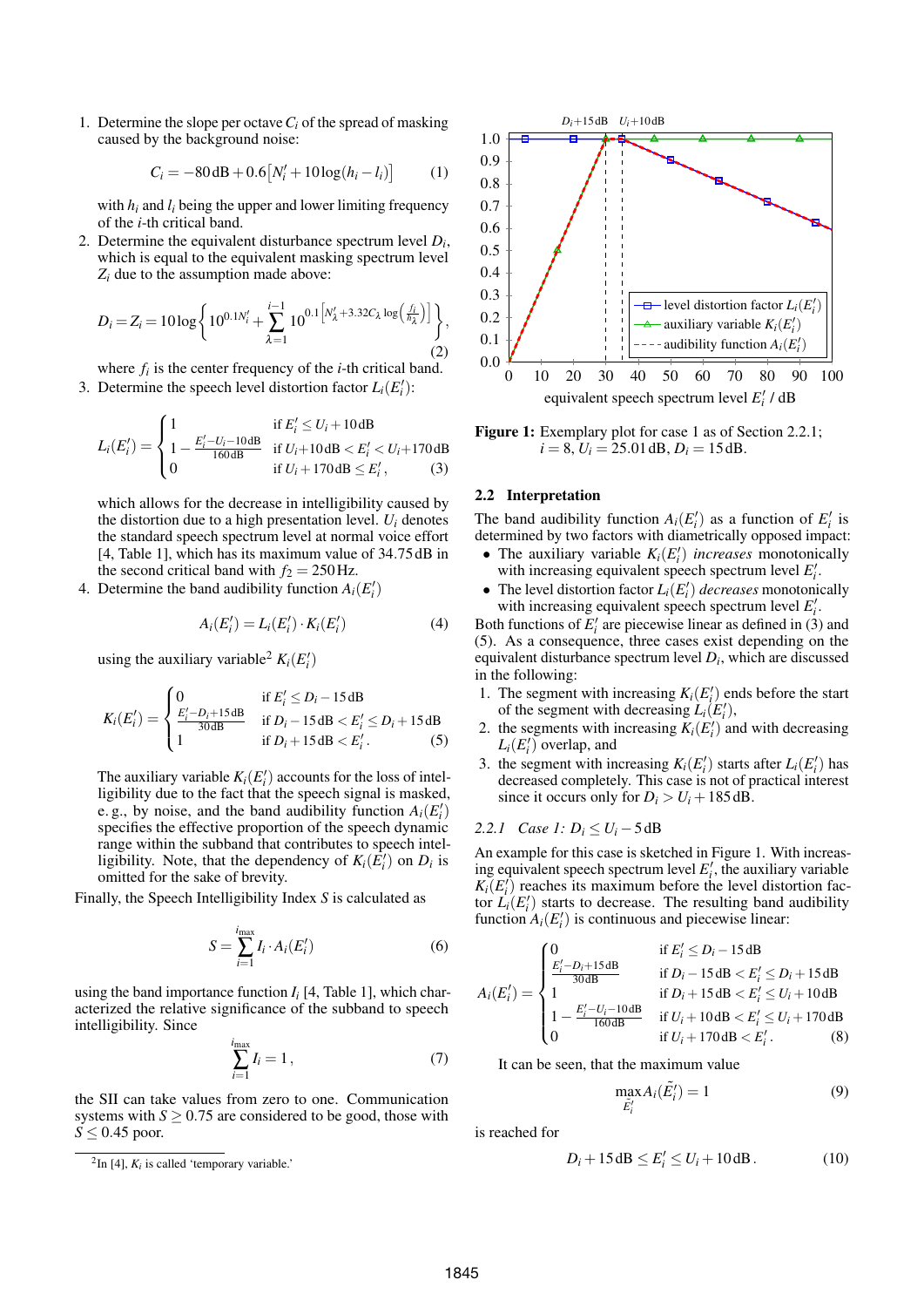

<span id="page-2-1"></span>Figure [2](#page-1-6): Exemplary plot for case 2 as of Section [2.2.2;](#page-2-0)  $i = 8$ ,  $U_i = 25.01$  dB,  $D_i = 45$  dB.

<span id="page-2-0"></span>*2.2.2 Case* [2:](#page-1-6)  $D_i > U_i - 5$  dB

An example for this case is sketched in Figure [2.](#page-2-1) The increasing segment of the auxiliary variable  $K_i(E'_i)$  overlaps with the decreasing segment of the level distortion factor  $L_i(E'_i)$ . The resulting band audibility function  $A_i(E'_i)$  is continuous, a downward opened parabola in the overlapping segment and piecewise linear elsewhere:

$$
A_{i}(E'_{i}) = \begin{cases} 0 & \text{if } E'_{i} \leq D_{i} - 15 \, \text{dB} \\ \frac{E'_{i} - D_{i} + 15 \, \text{dB}}{30 \, \text{dB}} & \text{if } D_{i} - 15 \, \text{dB} < E'_{i} \leq \zeta \\ \left(\frac{E'_{i} - D_{i} + 15 \, \text{dB}}{30 \, \text{dB}}\right) \cdot \left(1 - \frac{E'_{i} - U_{i} - 10 \, \text{dB}}{160 \, \text{dB}}\right) & \text{(11)} \\ \text{if } \zeta < E'_{i} \leq \xi \\ 1 - \frac{E'_{i} - U_{i} - 10 \, \text{dB}}{160 \, \text{dB}} & \text{if } \xi < E'_{i} \leq U_{i} + 170 \, \text{dB} \\ 0 & \text{if } U_{i} + 170 \, \text{dB} < E'_{i} \end{cases}
$$

with  $\zeta = \max\{U_i + 10 \, \text{dB}, D_i - 15 \, \text{dB}\}\$ and  $\xi = \min\{D_i + 15 \, dB, U_i + 170 \, dB\}.$ 

In the third segment ( $\zeta < E'_i \le \xi$ ), the gradient

$$
\frac{dA_i(E'_i)}{dE'_i} = \frac{1}{30 \text{ dB}} \cdot \left( 1 - \frac{E'_i - U_i - 10 \text{ dB}}{160 \text{ dB}} \right) - \frac{E'_i - D_i + 15 \text{ dB}}{30 \text{ dB}} \cdot \frac{1}{160 \text{ dB}}
$$
(12)

is always positive if  $D_i < U_i + 125$  dB. Thus

$$
\frac{dA_i(E'_i)}{dE'_i} \begin{cases}\n= 0 & \text{if } E'_i \le D_i - 15 \, \text{dB} \\
> 0 & \text{if } D_i - 15 \, \text{dB} < E'_i \le \zeta \\
> 0 & \text{if } \zeta < E'_i \le \xi \\
< 0 & \text{if } \xi < E'_i \le U_i + 170 \, \text{dB} \\
= 0 & \text{if } U_i + 170 \, \text{dB} < E'_i.\n\end{cases} \tag{13}
$$

It follows, that the maximum value

$$
\max_{\tilde{E}'_i} A_i(\tilde{E}'_i) = 1 - \frac{D_i - U_i + 5\,\text{dB}}{160\,\text{dB}}\tag{14}
$$

is reached if

$$
E'_i = \xi = D_i + 15 \, \text{dB} \,. \tag{15}
$$



<span id="page-2-2"></span>Figure 3: System for near end listening enhancement.

## *2.2.3 Conclusions*

For the practically relevant case  $D_i < U_i + 125$  dB, it follows for all equivalent disturbance spectrum levels  $D_i$  that the smallest equivalent speech spectrum level  $E'_i$  which results in the maximum value of the band audibility function  $A_i(E'_i)$ 

$$
\max_{\tilde{E}_i'} A_i(\tilde{E}_i') = \min \left\{ 1, \ 1 - \frac{D_i - U_i + 5 \, \text{dB}}{160 \, \text{dB}} \right\} \tag{16}
$$

is given by

$$
\min \{ E'_i \mid A_i(E'_i) = \max_{\tilde{E}'_i} A_i(\tilde{E}'_i) \} = D_i + 15 \, \text{dB} \,. \tag{17}
$$

Accordingly, given the equivalent disturbance spectrum level  $D_i$ , the theoretically maximum SII

<span id="page-2-4"></span>
$$
\max_{\substack{E'_i\\1 \le i \le i_{\text{max}}}} S = \sum_{i=1}^{i_{\text{max}}} I_i \cdot \min\left\{1, 1 - \frac{D_i - U_i + 5\,\text{dB}}{160\,\text{dB}}\right\} \tag{18}
$$

is acchieved for the equivalent speech spectrum level

<span id="page-2-3"></span>
$$
E_i' = D_i + 15 \,\text{dB} \tag{19}
$$

in each subband *i*.

## 3. NEAR END LISTENING ENHANCEMENT

We utilize the system for near end listening enhancement by means of the warped filter-bank equalizer (FBE) as described in [\[2\]](#page-4-1) and depicted in Figure [3.](#page-2-2) Opposed to the discrete Fourier transform (DFT) analysis-synthesis filter-bank, which is conventionally used for speech enhancement, this structure allows for a processing with approximately Bark-scaled spectral resolution and low signal delay.

The (clean) far end speech signal *s*(*k*) and the near end noise estimate  $\hat{r}(k)$  are split into *M* subband signals  $S_i(k')$ and  $\hat{R}_i(k')$  by means of a warped DFT analysis filter-bank with downsampling. The subsampled time index is given by  $k' = \lfloor k/R' \rfloor \cdot R'$  where *R*<sup>'</sup> marks the downsampling rate. The real impulse response of the prototype filter of length  $L+1$  is denoted by  $h(n)$ .

The non-uniform time-frequency resolution is designed by means of an allpass transformation, which achieves a variation of the subband filter bandwidths without changing filter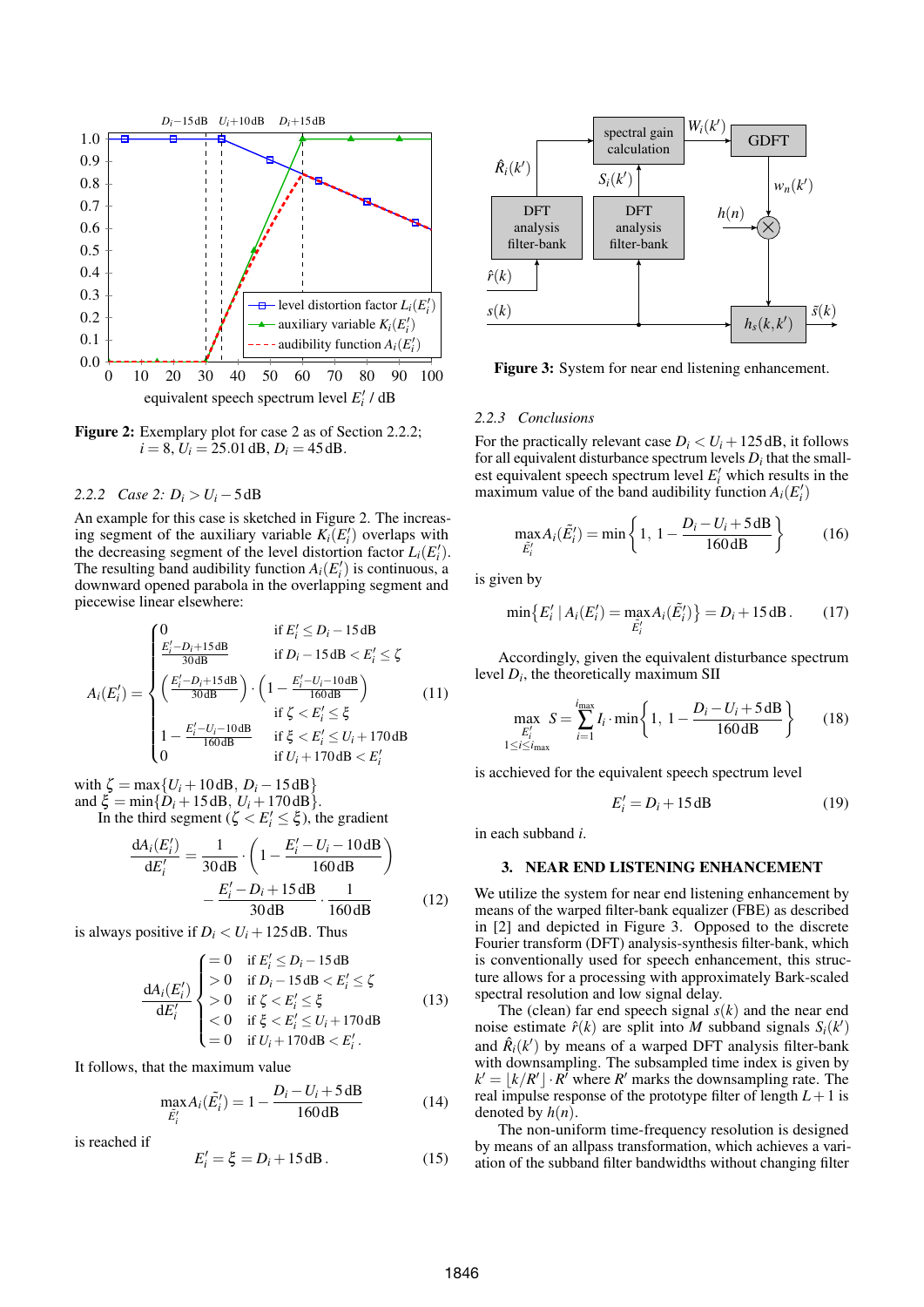properties such as stopband attenuation etc. An allpass pole of  $a = 0.4$  yields a good approximation of the Bark frequency scale for the considered sampling rate of  $f_s = 8$  kHz, cf. [\[5\]](#page-4-4).

The subband signals  $S_i(k')$  and  $\hat{R}_i(k')$  are used to calculate the spectral gains  $W_i(k')$  as described later in Section [3.1.](#page-3-0) The enhanced speech signal  $\tilde{s}(k)$  is obtained by filtering the far end speech signal  $s(k)$  with time-varying filter coefficients, which are obtained by a generalized discrete Fourier transform (GDFT) of the spectral weights  $W_i(k')$ .

It should be noted that only a rough overview of the FBE and the utilized enhancement system is given here. These aspects are treated in [\[6,](#page-4-5) [7\]](#page-4-6) and [\[2\]](#page-4-1) in more detail.

## <span id="page-3-0"></span>3.1 SII Optimized Algorithm

In order to calculate the time-varying gain factors  $W_i(k')$ , the short-term power spectral densities (PSDs)  $\Phi_{ss,i}(k')$  and  $\Phi_{rr,i}(k')$  of the subband signals  $S_i(k')$  and  $R_i(k')$  are transformed to the equivalent spectrum levels  $E'_{i}(k')$  and  $N'_{i}(k')$  as described in the first paragraph of Section [2.1:](#page-0-1)

$$
E'_{i}(k') = 10\log\left\{\frac{g_{l}^{2} \cdot \Phi_{ss,i}(k')}{h_{i} - l_{i}}\right\},\qquad(20)
$$

$$
N_i'(k') = 10\log\left\{\frac{g_i^2 \cdot \Phi_{rr,i}(k')}{h_i - l_i}\right\},\tag{21}
$$

where  $h_i$  and  $l_i$  are the upper and lower limiting frequency of the *i*-th critical band and  $g_l$  is a normalization factor to make the analysis filter-bank of the FBE approximately 'lossless':

$$
g_l = \frac{1}{\sqrt{M \cdot \sum_{n=0}^{M-1} h^2(n)}}.
$$
 (22)

The equivalent speech spectrum level  $\tilde{E}'_i(k')$  of the amplified speech  $\tilde{S}_i(k') = W'_i(k') \cdot S_i(k')$  can be calculated in analogy to [\(20\)](#page-3-1) as

$$
\tilde{E}'_i(k') = 10\log\left\{\frac{g_i^2 \cdot \Phi_{\tilde{s}\tilde{s},i}(k')}{h_i - l_i}\right\}
$$
\n(23)

$$
=10\log\left\{\frac{g_l^2\cdot W_i'(k')^2\cdot\Phi_{ss,i}(k')}{h_i-l_i}\right\}\qquad(24)
$$

$$
= 20 \log \{W'_i(k')\} + E'_i(k'). \tag{25}
$$

Next, the equivalent disturbance spectrum level  $D_i(k')$  is calculated according to [\(1\)](#page-1-7) and [\(2\)](#page-1-8). Finally, based on [\(19\)](#page-2-3), the time-varying gain factors  $W_i'(k')$  are chosen such that

$$
\tilde{E}'_i(k') = D_i(k') + 15 \, \text{dB} \,. \tag{26}
$$

Furthermore, the speech signal should not be attenuated in a noise-free environment, which leads with [\(25\)](#page-3-2) to the gain

<span id="page-3-4"></span>
$$
W'_{i}(k') = \max\left\{10^{0.05\left[D_{i}(k') + 15\,\text{dB} - E'_{i}(k')\right]}, 1\right\}.
$$
 (27)

In order to prevent pain and hearing damage, the gain is limited such that the resulting instantaneous equivalent spectrum level of the amplified speech in each subband does not exceed a maximum spectrum level  $E'_{\text{max}} = 90 \text{ dB}$ :

<span id="page-3-5"></span>
$$
W_i(k') = \min\left\{W'_i(k'), \sqrt{\frac{10^{0.1E'_{\text{max}}}}{g_i^2 \cdot |S_i(k')|^2}}\right\}.
$$
 (28)

The value of  $E'_{\text{max}}$  is chosen in accordance to [\[8,](#page-4-7) Fig. 2.1].

#### <span id="page-3-6"></span>3.2 SNR Recovery Algorithm

If the spread of masking is neglected, i. e., the slope per octave of the spread of masking is approximated as

$$
C_i(k') = -\infty \, \mathrm{dB}\,,\tag{29}
$$

the equivalent disturbance spectrum level of [\(2\)](#page-1-8) reduces to

$$
D_i(k') = N'_i(k'). \tag{30}
$$

Using [\(20\)](#page-3-1), [\(21\)](#page-3-3), and [\(27\)](#page-3-4) the time-varying gain factors turn out to be

$$
W'_{i}(k') = \max\left\{\sqrt{\xi \frac{\Phi_{rr,i}(k')}{\Phi_{ss,i}(k')}}, 1\right\}
$$
(31)

with  $\xi \approx 15$  dB. This is exactly the SNR recovery algorithm which was found heuristically in [\[2\]](#page-4-1).

<span id="page-3-3"></span><span id="page-3-1"></span>Our previous solutions for near end listening enhancement as proposed in [\[1\]](#page-4-0) and [\[2\]](#page-4-1) limit the gain factors to a fixed maximum gain  $W_{\text{max}}$  of, e.g.,  $W_{\text{max}} \cong 30 \text{ dB}$ . This was done to prevent 'over-amplification' of narrow subband or single spectral components with low energy, since this would interfere with the spectral fine structure such as harmonics of the speech signal. If spectral weighting is performed in subbands as wide as critical bands, this interference is reduced and the limitation to a fixed maximum gain becomes obsolete.

Instead of a fixed maximum gain, we propose to use the same limiting of the resulting instantaneous equivalent spectrum level of the amplified speech in each subband as in [\(28\)](#page-3-5).

## 4. RESULTS

The performance of the two proposed algorithms was evaluated in terms of the SII using the so-called critical band procedure [\[4\]](#page-4-3) for every speech file of the TIMIT database, in total 5.4 hours, disturbed by the *factory1* noise from the NOISEX-92 database at a sampling rate of 8 kHz.

In order to calculate the speech and noise spectrum level of each sound file, the spectrum level is averaged for halfoverlapping Hann-windowed frames of 20ms length. Finally, the average SII over all speech files is taken. As noted above, good communication systems have an SII of 0.75 or better while the SII of poor communication systems is below 0.45.

<span id="page-3-2"></span>Prior to processing, the speech database is scaled to match the overall sound pressure level of 62.35 dB as specified in [\[4\]](#page-4-3) for normal voice effort. The desired input SNR is achieved by adjusting the sound pressure level of the noise file in relation to 62.35 dB.

In Figure [4](#page-4-8) the average Speech Intelligibility Index is plotted after processing with

- the proposed SII optimized algorithm of Section [3.1,](#page-3-0)
- the modified SNR recovery algorithm of Section [3.2,](#page-3-6)
- the SNR recovery algorithm as described in [\[2\]](#page-4-1), and
- without processing.

As an additional reference, the established theoretical bound for the maximum achievable SII from [\(18\)](#page-2-4) is also depicted.

It can be seen, that all three above mentioned algorithms have almost the same performance for SNRs above −10 dB. For worse SNRs, the performance of the SNR recovery algorithm with fixed maximum gain deteriorates rapidly due to the strong limiting.